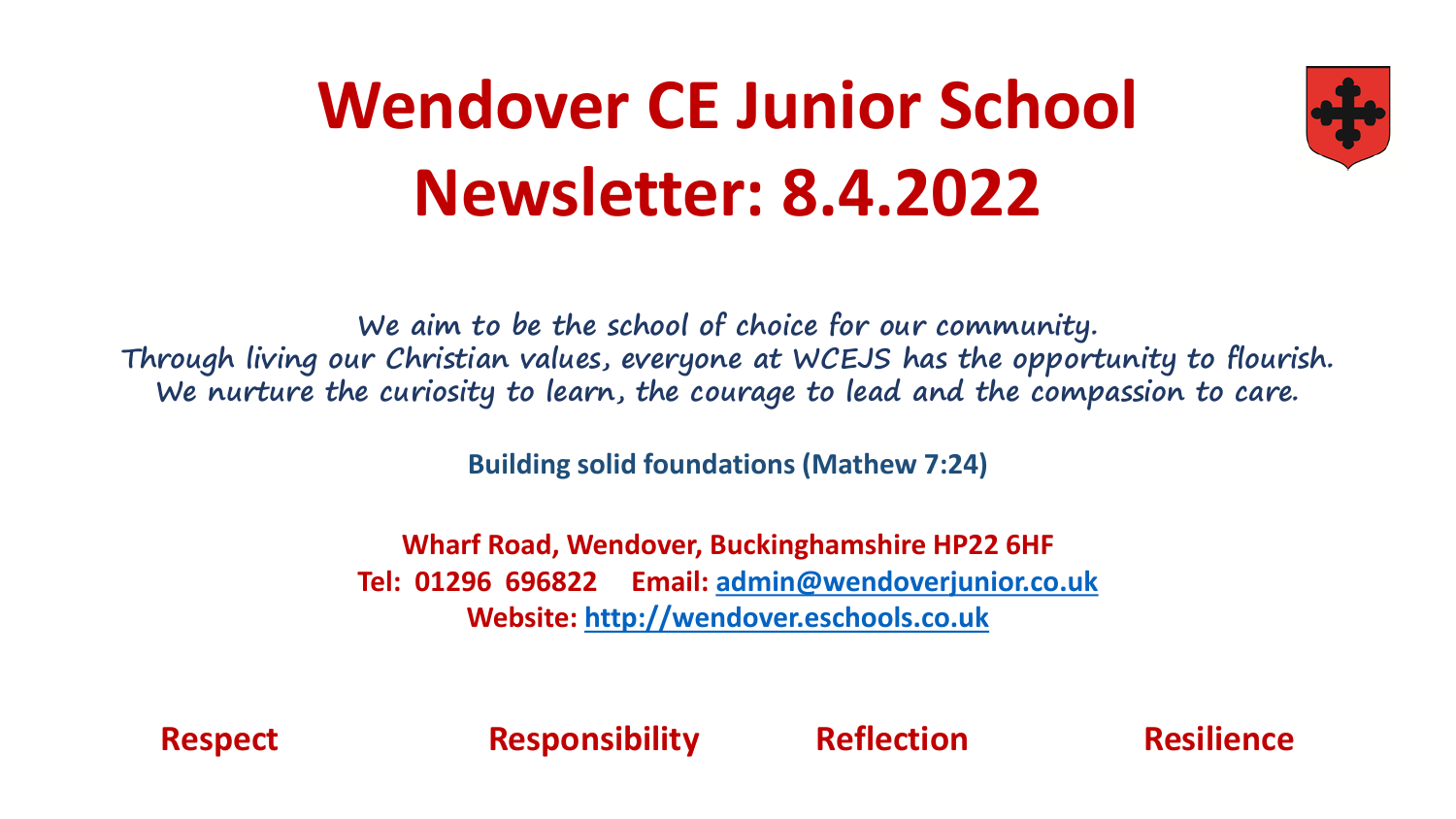### **COVID Update**

Case numbers remained low over the last two weeks. Thank you to everyone for your support. We will continue to monitor the situation closely and plan accordingly to keep cases low.

Attached to this newsletter are details about the covid vaccination offer. A number of child-friendly walk in clinics are available for families.



#### **Buckinghamshire**

**Clinical Commissioning Group**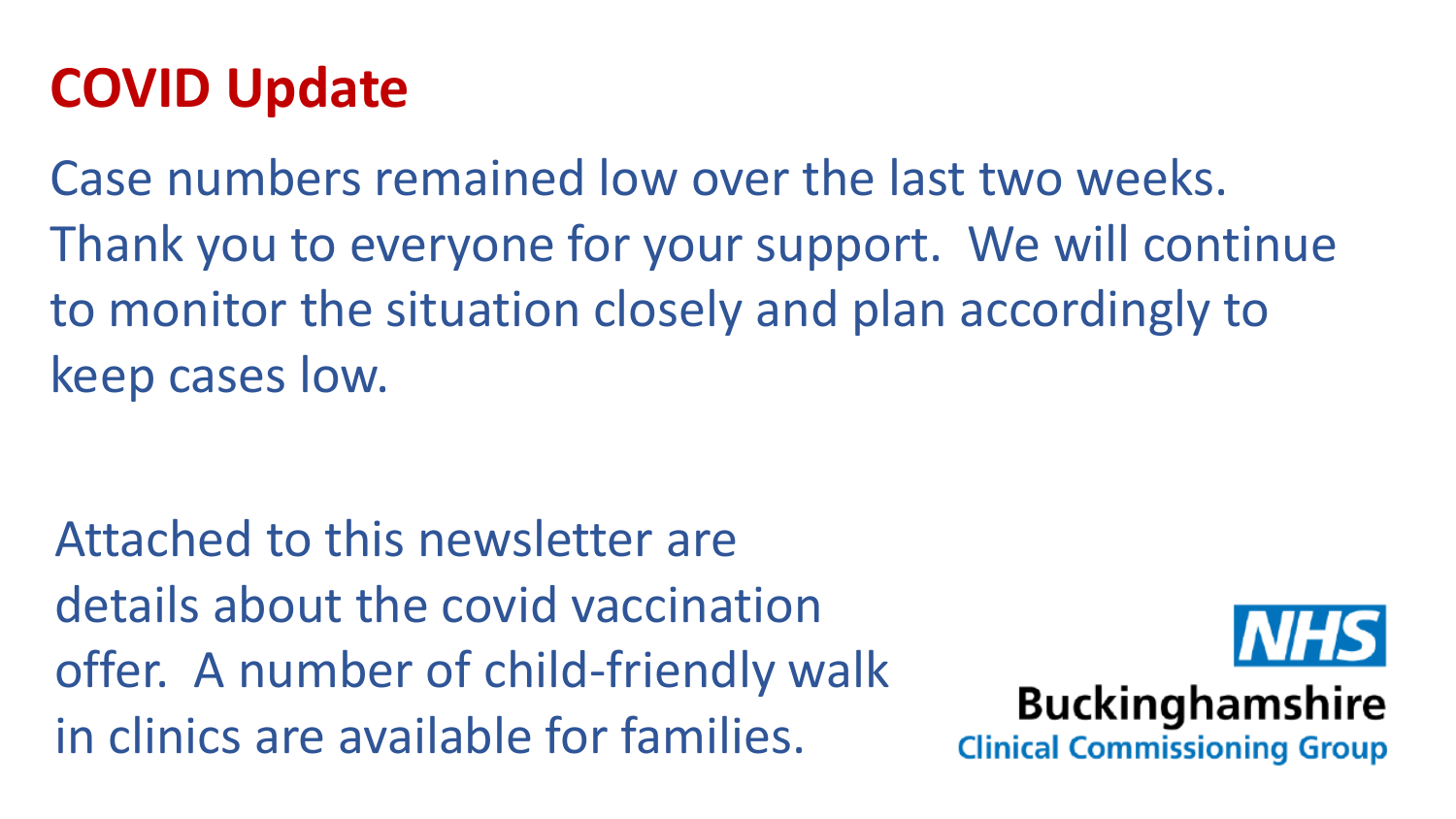## **This Week's Highlights**

- Year 6 enjoyed their visit to John Colet School and the Easter service
- Year 5 have had excellent discussion writing and did very well at the Easter service reciting poems
- Year 4 have enjoyed learning about Alice in Wonderland
- Year 3 have engaged really well with Reading Plus and stitching onto their tie dye shirts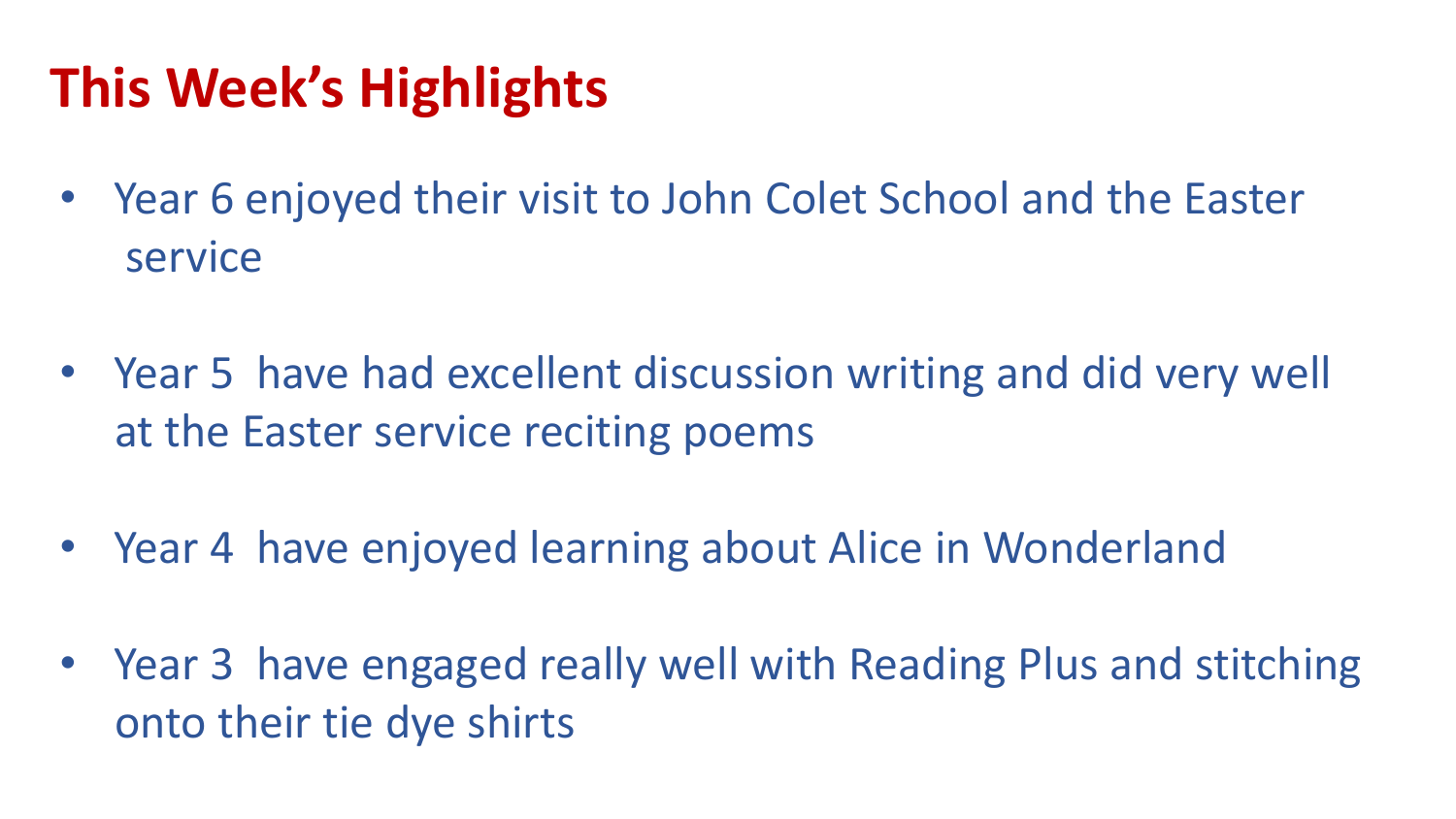#### **Easter Service**

It was lovely to see so many parents joining us in the hall for the Easter service on Tuesday. The children were delighted to share their artwork, poems and singing. Some of the artwork will be on display in St Mary's Church over Easter.

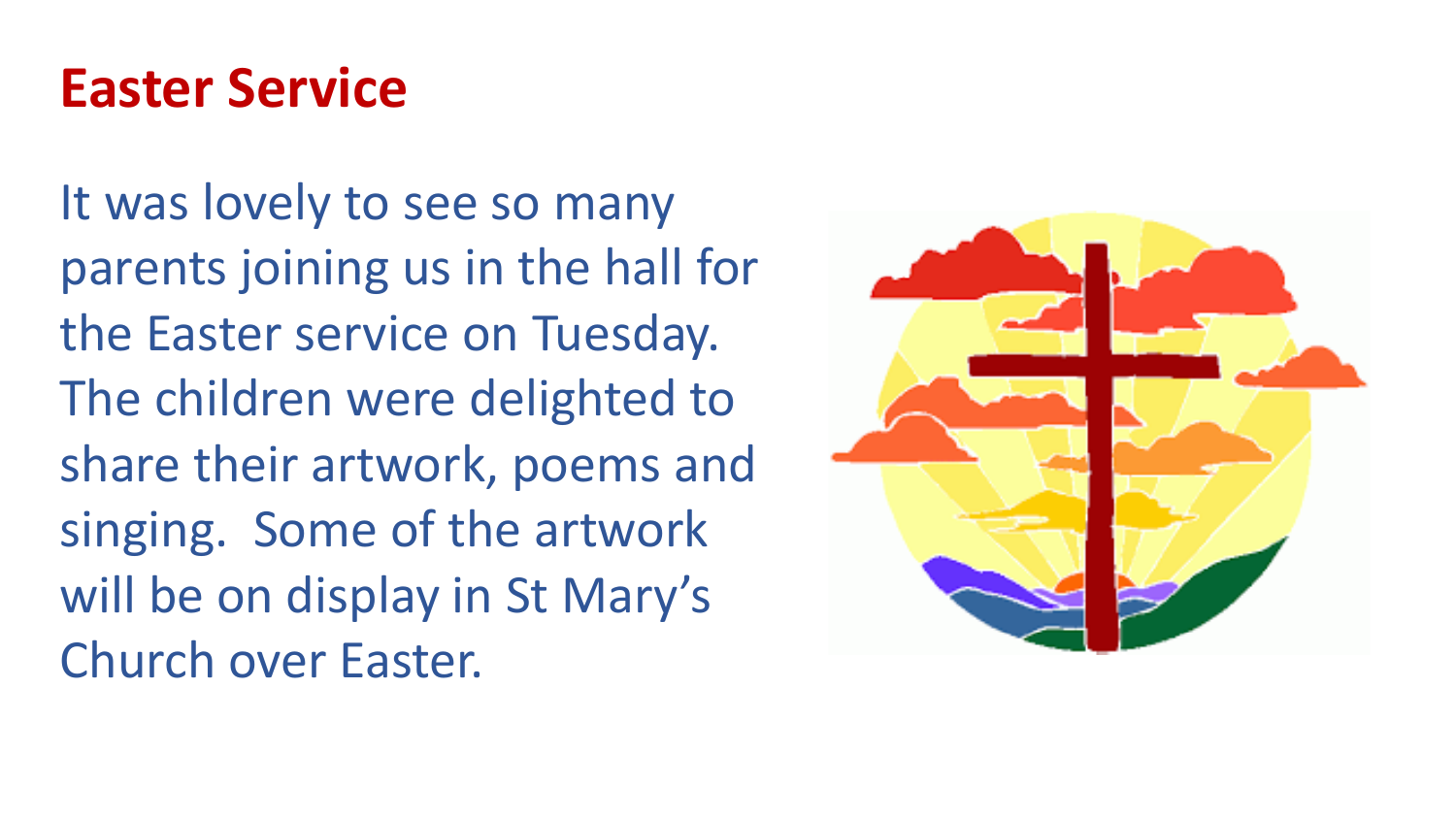#### **Premier Education**

As well as delivering a wide range of PE activities this term, Premier have focussed on taking turns, fair play and evaluating personal performance.

Inter-house sports this term included: Netball - Blue 85, Purple 80, Red 76, Green 74 Hockey - Blue 92, Purple 87, Red 78, Green 85

Overall scores: Blue 366, Purple 383, Red 353, Green 399



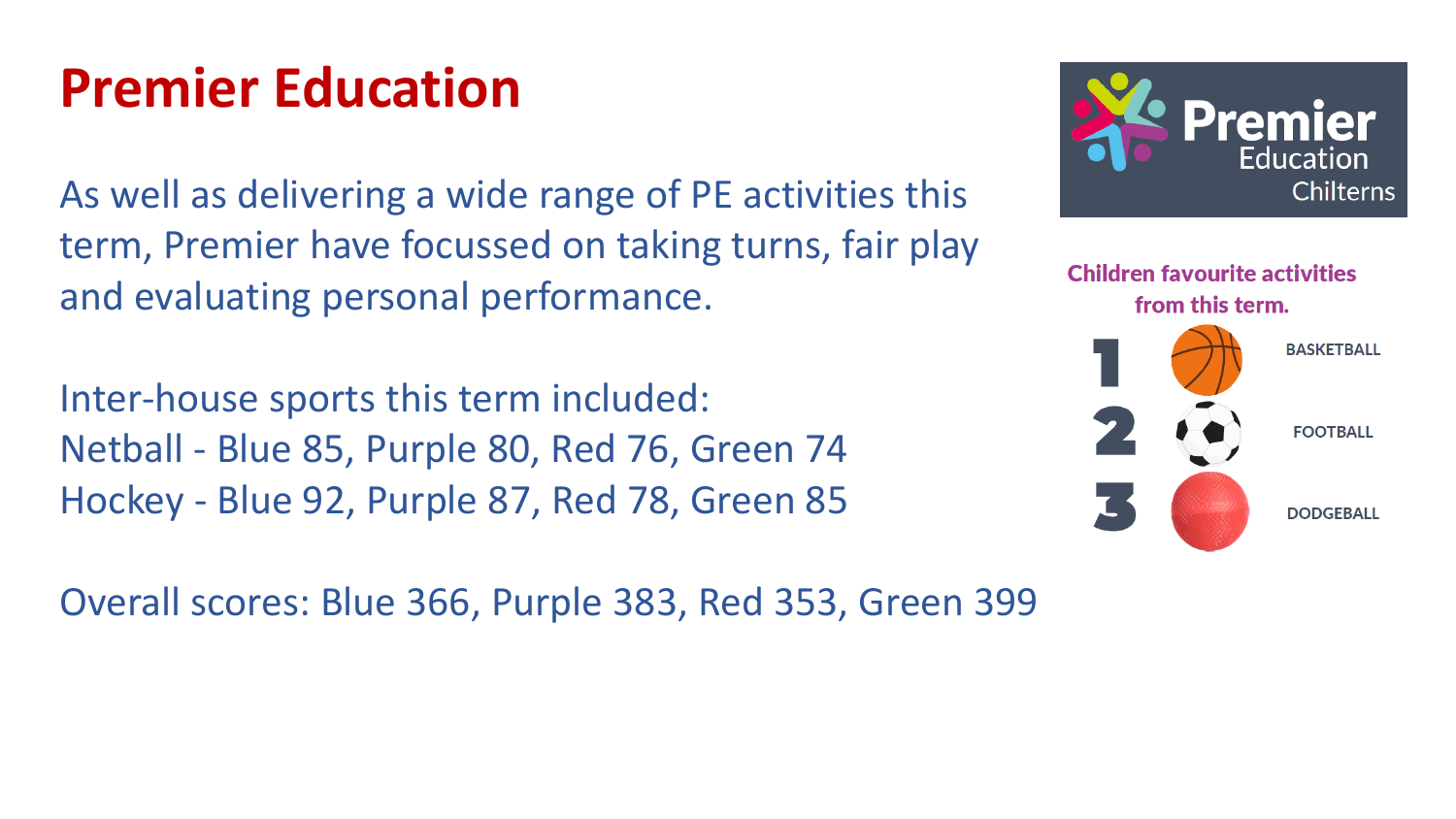## **House Point Competition**

Well done to everyone who has earnt house points this term and moved onto their next card. Many children have completed more than 6 cards already this year.

Totals house points to date are:

- Blue 5696
- Purple 6523
- Red 7091
- Green 6889

#### **Well done Red House!**

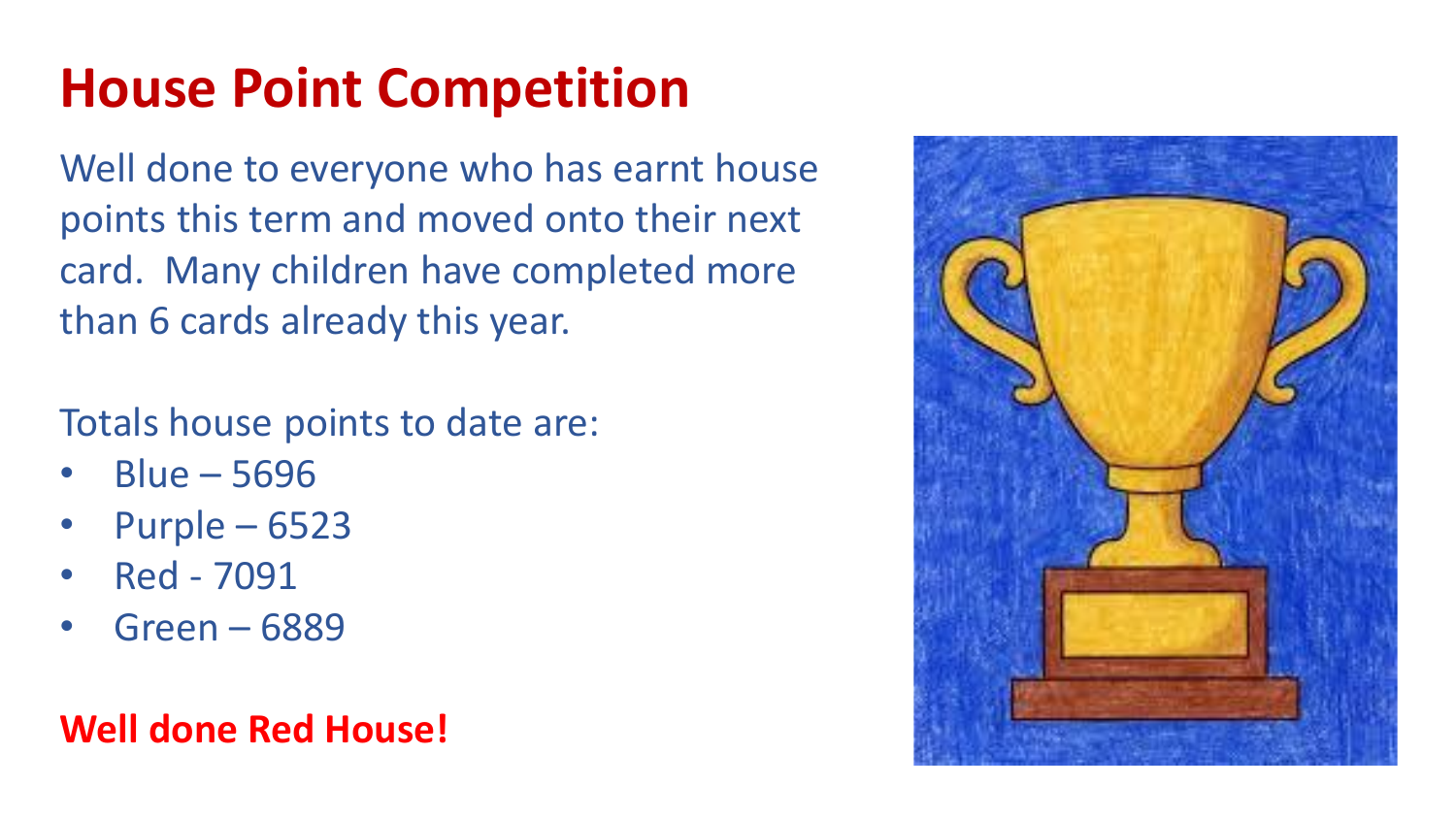#### **Hot Lunch Update**

**Great news, we have secured Harrison caterers, who are newly based on the campus, to provide freshly cooked pupil lunches.**

**Full details will be released to parents when we return after the Easter break, which will include when the lunches will commence, how to order, menu options and a schedule of dates. Please continue to provide your child with a packed lunch until the new system is introduced.**

**During the first half of the Summer Term there will be a free meal for every pupil to try.**

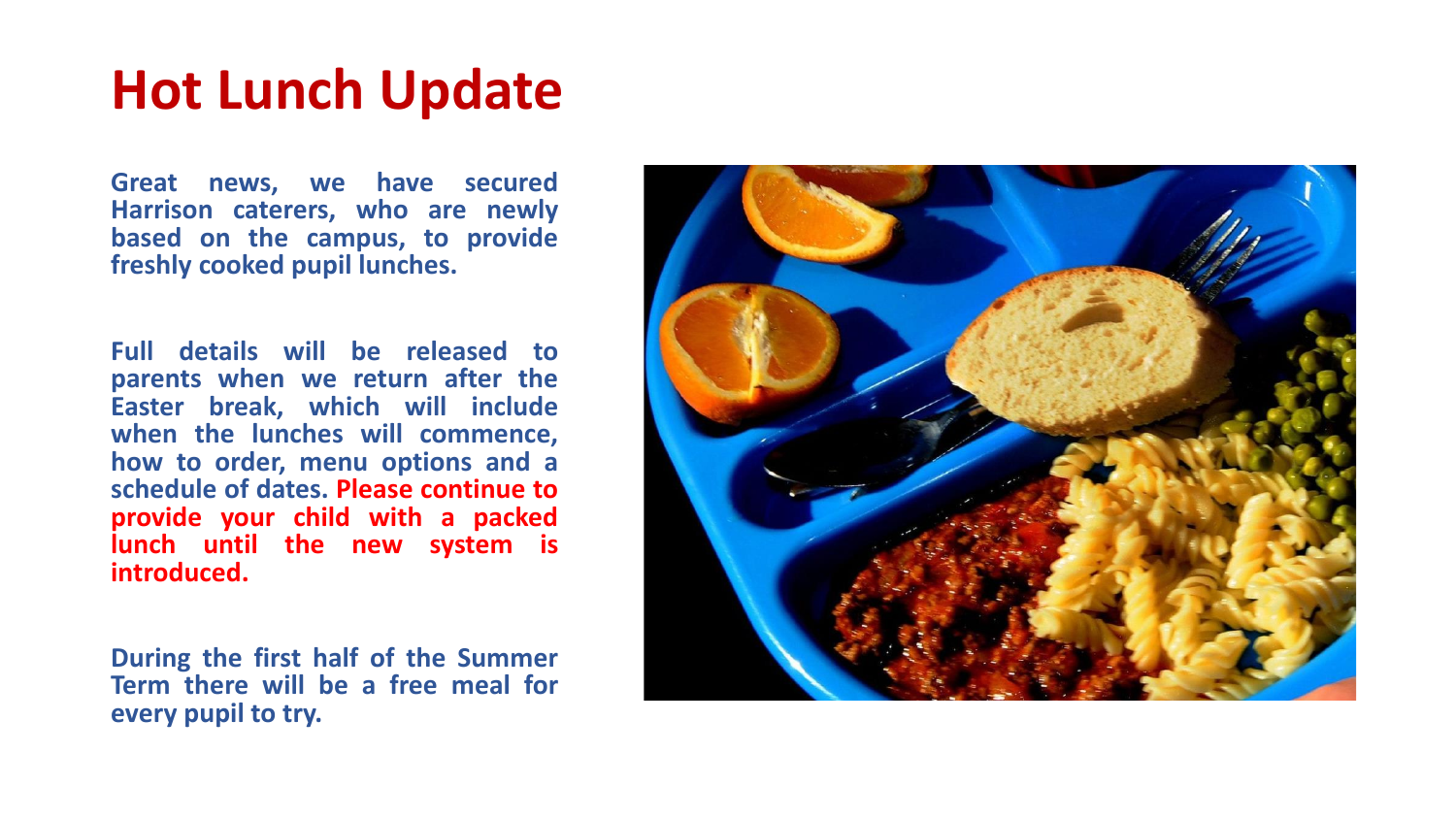### **Support for the Ukraine**

Thank you to everyone who supported the bake sale on Tuesday. A reminder that a group of children in Year 5 are selling their home made handicrafts in school to support the Red Cross.

In school, we are continuing to explore the themes of diversity, inclusion and friendship. This week has explored how we can be a good friend to ourselves.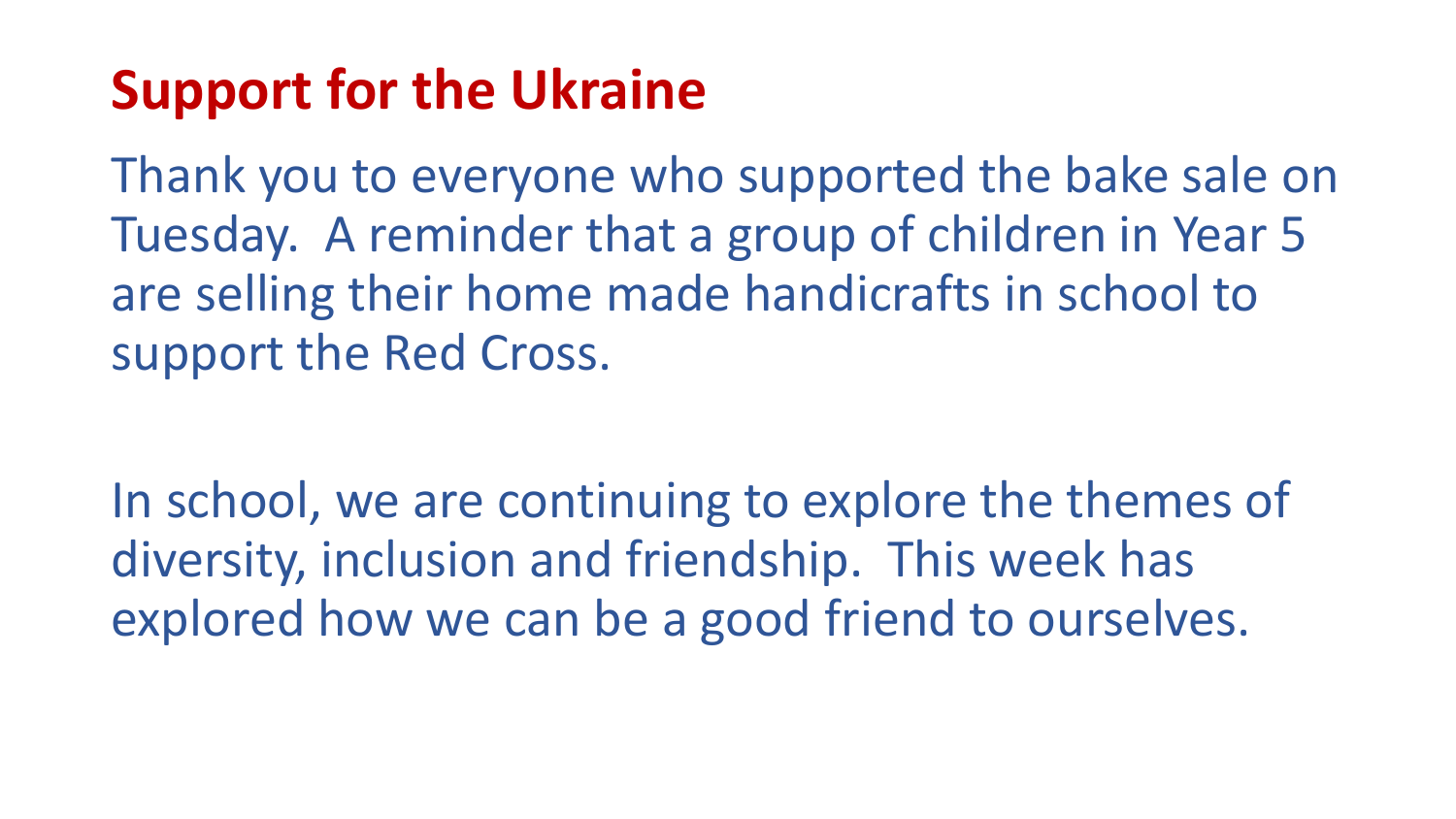#### **SEND Coffee Afternoon**

Thank you to everyone who supported the coffee afternoon.

We are planning to hold another one next term if you were unable to make this one.

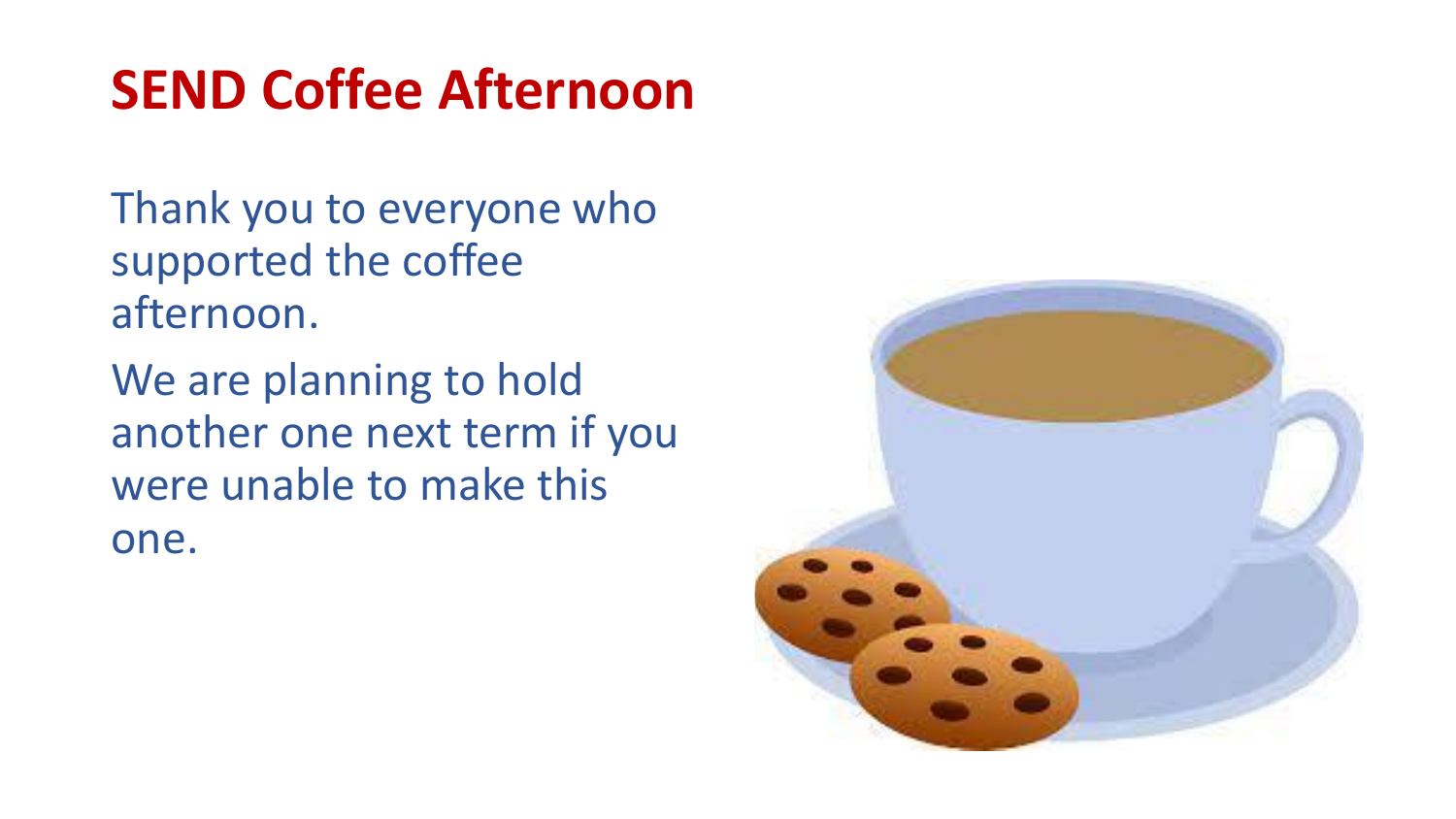## **School Uniform**

Please read the attached letter re school uniform and the attached school uniform policy.

During the 'covid period' we have supported parents by allowing some non-uniform items to be worn, accepting that some items were more difficult to source. We will be returning to our pre-covid expectations after Easter.

Children may wear summer uniform after Easter, or may continue to wear normal school uniform. Please ensure that your child is wearing school shoes, not boots, trainers or open-toed sandals.

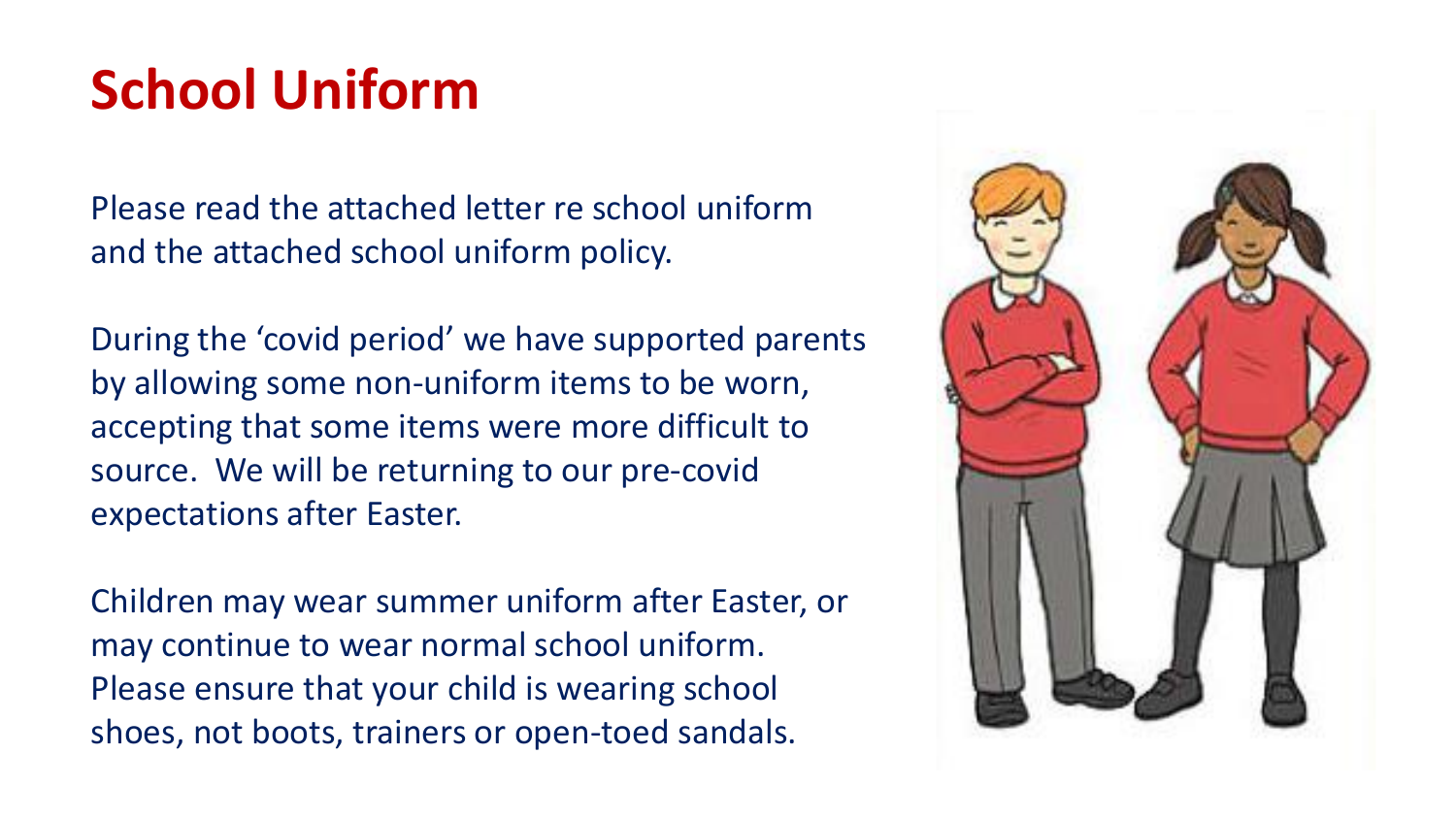## **Little Troopers Fundraising**

We were delighted to be mentioned in the latest edition of the Little Trooper GAZETTE.

Your generous donations raised £552 and the children enjoyed wearing their pyjamas.



# **FUNDRAISE FEBRUARY**

Our wonderful supporters raised over £3,600 during Fundraise February.<br>
Overwhelmed by the amazing fundraising that took place from Puruary. We were Overwhelmed by the amazing fundraising that took place from Pyjama days, cake<br>sales and big challenges for little legs were just some of the university of the sales sales and big challenges for little legs were just some of the ways you joined us to the sales and big challenges for little legs were just some of the ways you joined us to raise money.

Just a few of our little trooper fundraisers:

• LITTLE TROOPER MILLIE FOREMAN RODE HER BIKE THROUGHOUT FEBRUARY MEETING HER TARGET OF 15 MILES. SHE RAISED A SUPER £80.

THE BAILEY FAINILY OF FOUR WALKED, CYCLED AND SWAM THEIR WAY **THROUGH FEBRUARY. THEY RAISED OVER £725.** 

• ZARA, JASPER AND CYRUS SIGNED UP FOR READ-A-THONS, THEY READ LOTS OF BOOKS AND RAISED £95.

**• MADDY CANE RAN WALKED, SKIPPED AND DANCED HER WAY ROUND TOKIN** OF DISHFORTH AIRFIELD. SHE RAISED AN AMAZING £175.

• THE CHILDREN AT WENDOVER C OF E JUNIOR SCHOOL WORE THEIR **PYJAMAS FOR THE DAY AND RAISED £552.** 

Every penny raised for our charity makes a big difference. We are grateful to all of our supporters who raise money for us throughout the year.

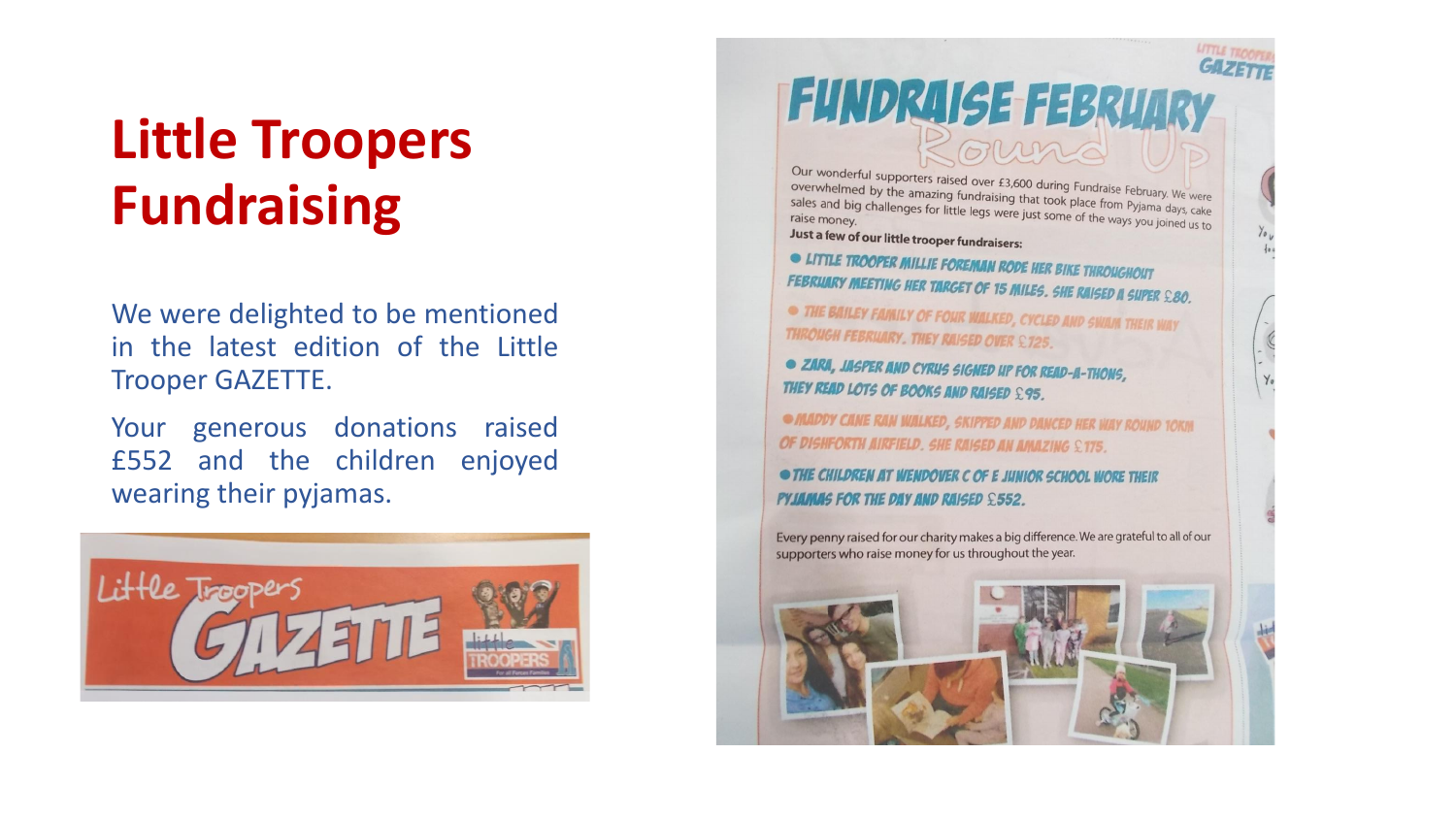#### **PTA Events**

Thank you for supporting the PTA jam jar and uniform sale today.

All of the funds raised go towards improving the opportunities for children in school.

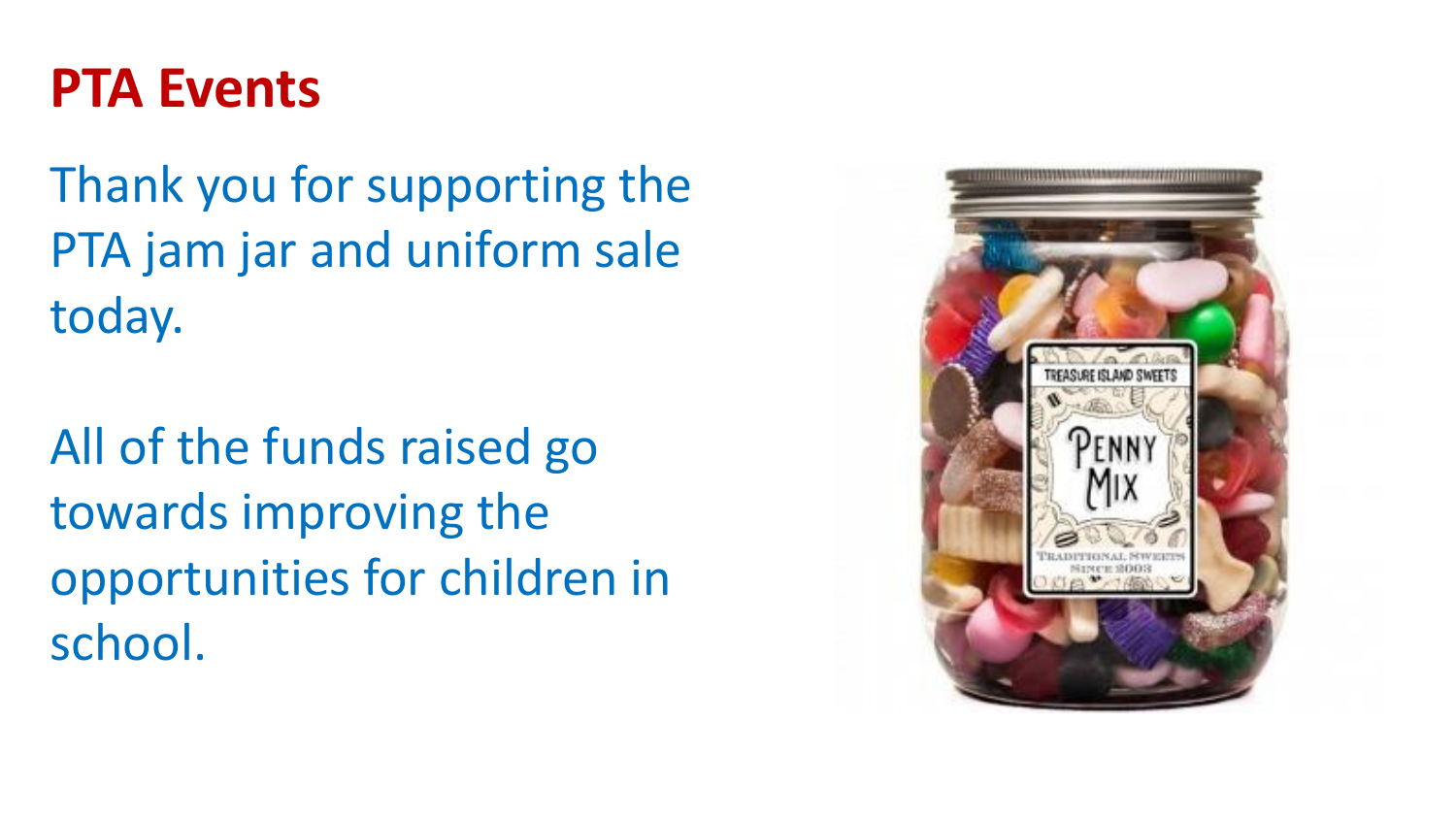### **Yr 4 Topic Items Wanted**  $\odot$

When we return after the Easter break, Year 4 will be working on a project which requires one of the following:

- $\Box$  A clean empty tin can (think baked beans size)
- □ A clean plastic water bottle with lid (small size)
	- **Please send in to school from Monday 25 April.**

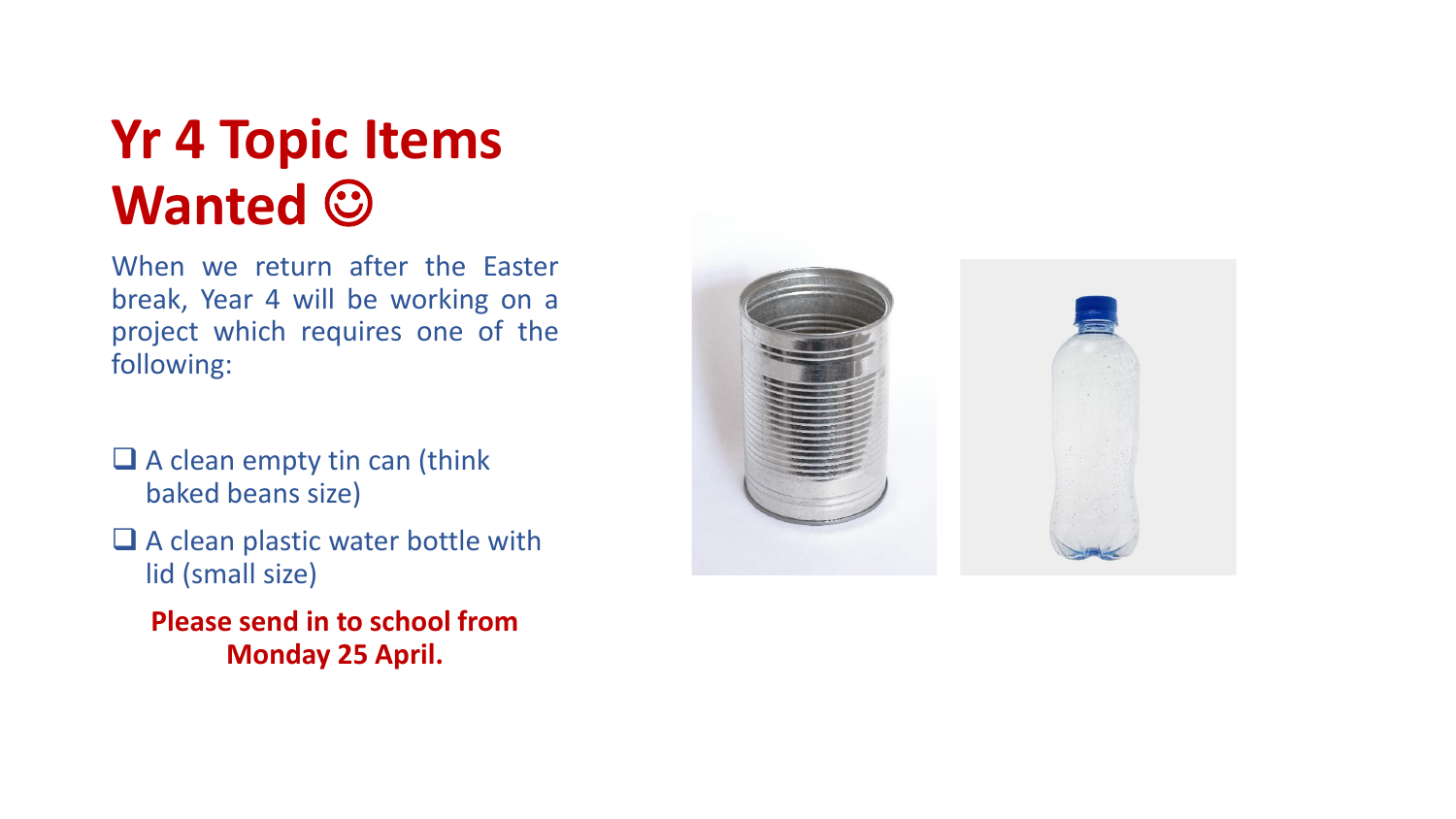# **Easter Fun**



See the attachment for more details.

# **PARALYMPIC I-SPY MEDAL HUNT**

**TUESDAY 12TH APRIL** 10.30-12.30 & 13.30-15.30 NATIONAL PARALYMPIC HERITAGE CENTRE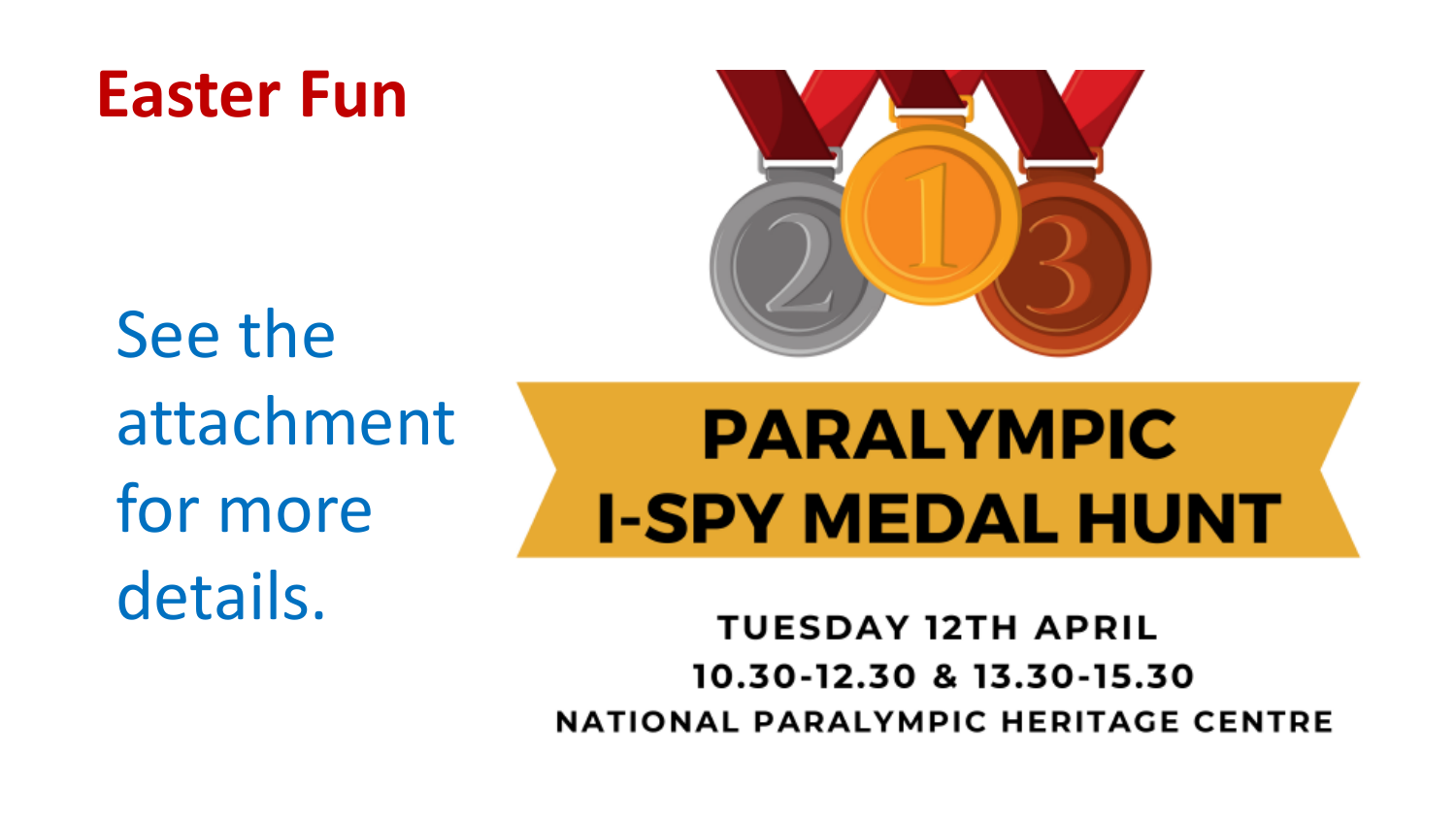#### \*\*Don't forget to order the Year 6 Leavers' Hoodie\*\*

#### **Order closing date is Monday 25 April!**

Hoodies will be delivered directly to school if you select 'COLLECT FROM STORE'. We anticipate delivery on *23 May* which will be distributed to pupils. Full details attached to assist with your order.

£21 (9-10 and 11-13 years) £25.20 (small, medium and large) [www.plschoolwear.co.uk](http://www.plschoolwear.co.uk/)

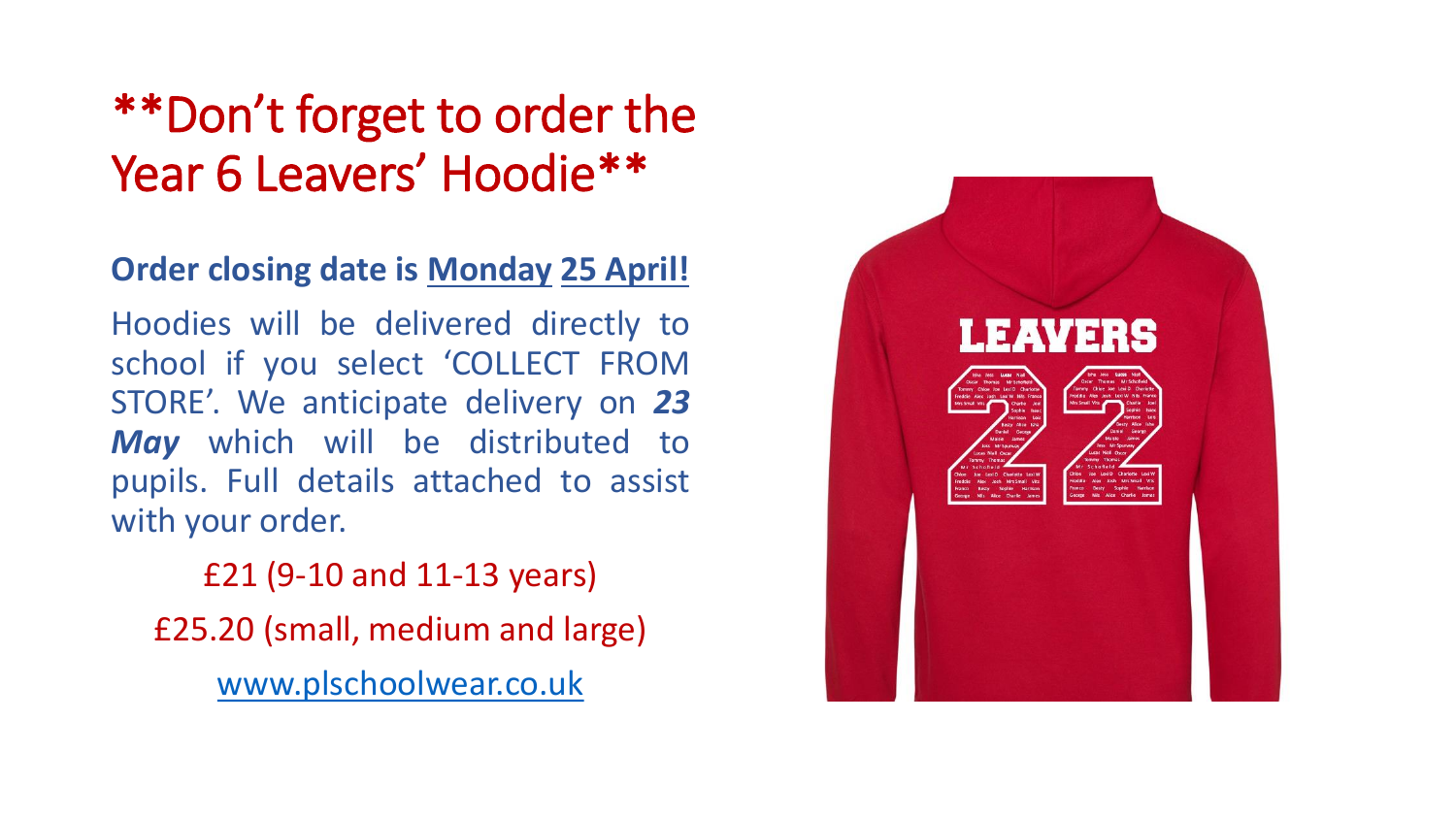# **Dates for your Diary**



| <b>Date and Time</b>                             | <b>Event</b>                                                                                     |
|--------------------------------------------------|--------------------------------------------------------------------------------------------------|
| Monday 25 April at 8.40 am                       | Pupils return to school after the Easter Break                                                   |
| <b>Monday 25 April (deadline)</b>                | Deadline for ordering Yr 6 hoodies from PL Schoolwear                                            |
| $w/c$ 25 April                                   | After school tuition sessions will recommence as normal                                          |
| $w/c$ 25 April                                   | Body Grooves Dance sessions will recommence as normal                                            |
| Tuesday 3 May - Tuesday 21 June<br>(PM sessions) | <b>Year 5</b> swimming lessons commence (a letter with full details has been sent out today)     |
| $w/c$ 9 May                                      | <b>Year 6 SATS Week</b>                                                                          |
| Monday 20 - Friday 24 June                       | Year 6 residential trip to Llain Activity Centre, Wales.                                         |
| Tuesday 28 and Wednesday 29 June                 | <b>Year 5</b> trip to Ashmolean Museum (1 day trip details to follow including class allocation) |
| Wednesday 20 July $-$ 1.15 pm                    | Last day of term $-1.15$ pm finish                                                               |